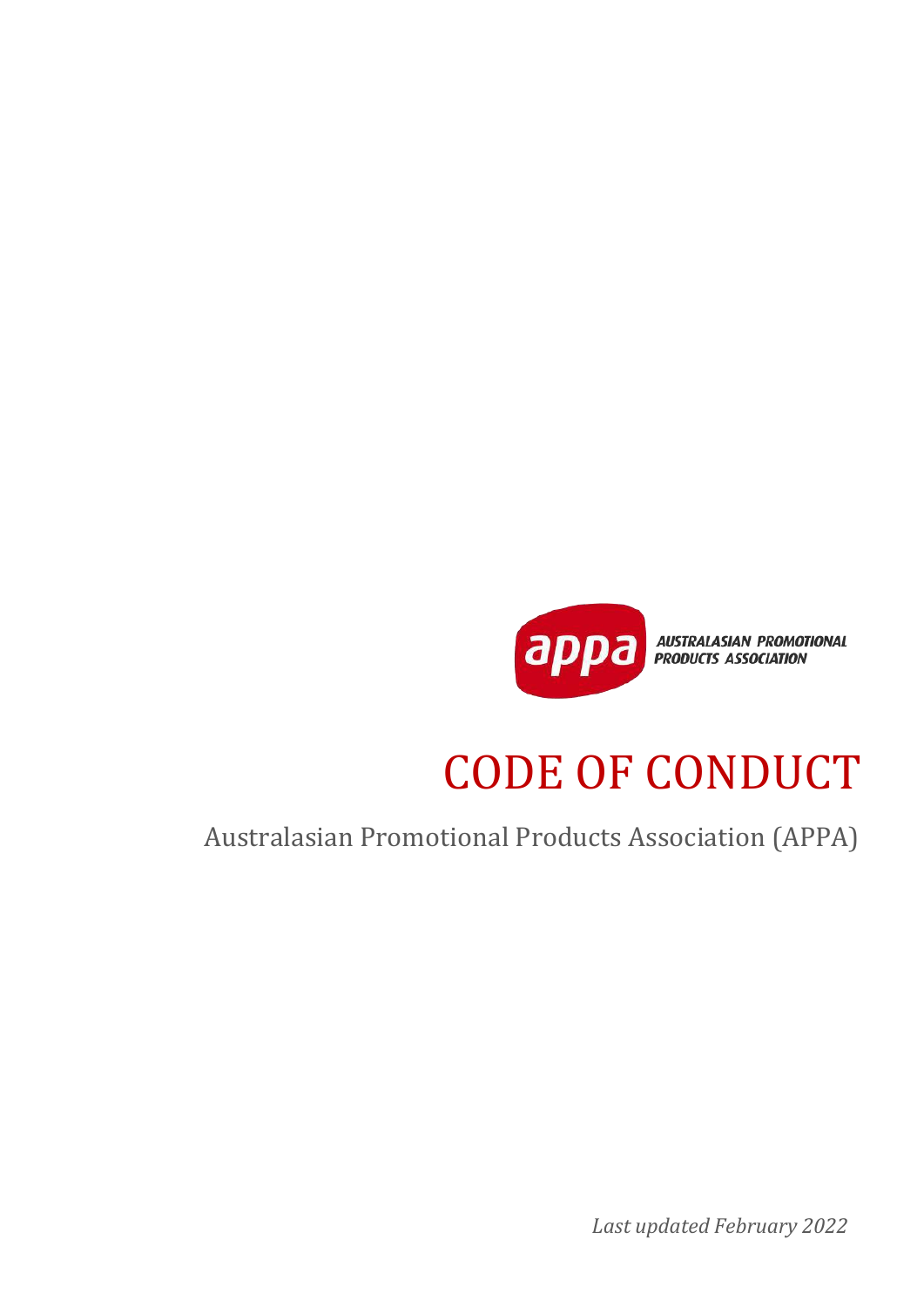

# AUSTRALASIAN PROMOTIONAL PRODUCTS ASSOCIATION (APPA) CODE OF CONDUCT

The purpose of this Code of Conduct is to encourage productive, ethical, and mutually beneficial commercial relationships across the supply chain for the benefit of the industry and end-users.

This Code of Conduct details the responsibilities and required conduct for all Members, subject to any requirements of the Constitution.

Any breach of this Code of Conduct may lead to a Member being warned, censured, suspended, or expelled from the Company in accordance with this Code of Conduct and the Constitution.

# INTRODUCTION

Each Member shall be familiar with and is expected to comply with, the Constitution, the Code of Conduct and all charters, policies and codes approved by the Board pursuant to its power under clause 63 of the Constitution.

APPA members will be provided with opportunities to undertake training on the Code of Conduct from time to time.

Each Member shall be responsible for ensuring that Personne**l** comply with the Constitution, the Code of Conduct and all charters, policies and codes approved by the Board pursuant thereto. A Member shall be held responsible for the actions of its Personnel.

Notwithstanding anything else set out in this Code of Conduct, the Board retains the right to amend this Code of Conduct, any schedule or annexure hereto or any other policy approved by it, in its sole discretion and without requirement to give reason.

If a Member is in doubt as to whether an activity or situation is in breach of the Constitution or Code of Conduct, after having made their own due enquiries, theymay contact the Company a[t info@appa.com.au](mailto:info@appa.com.au) for further information.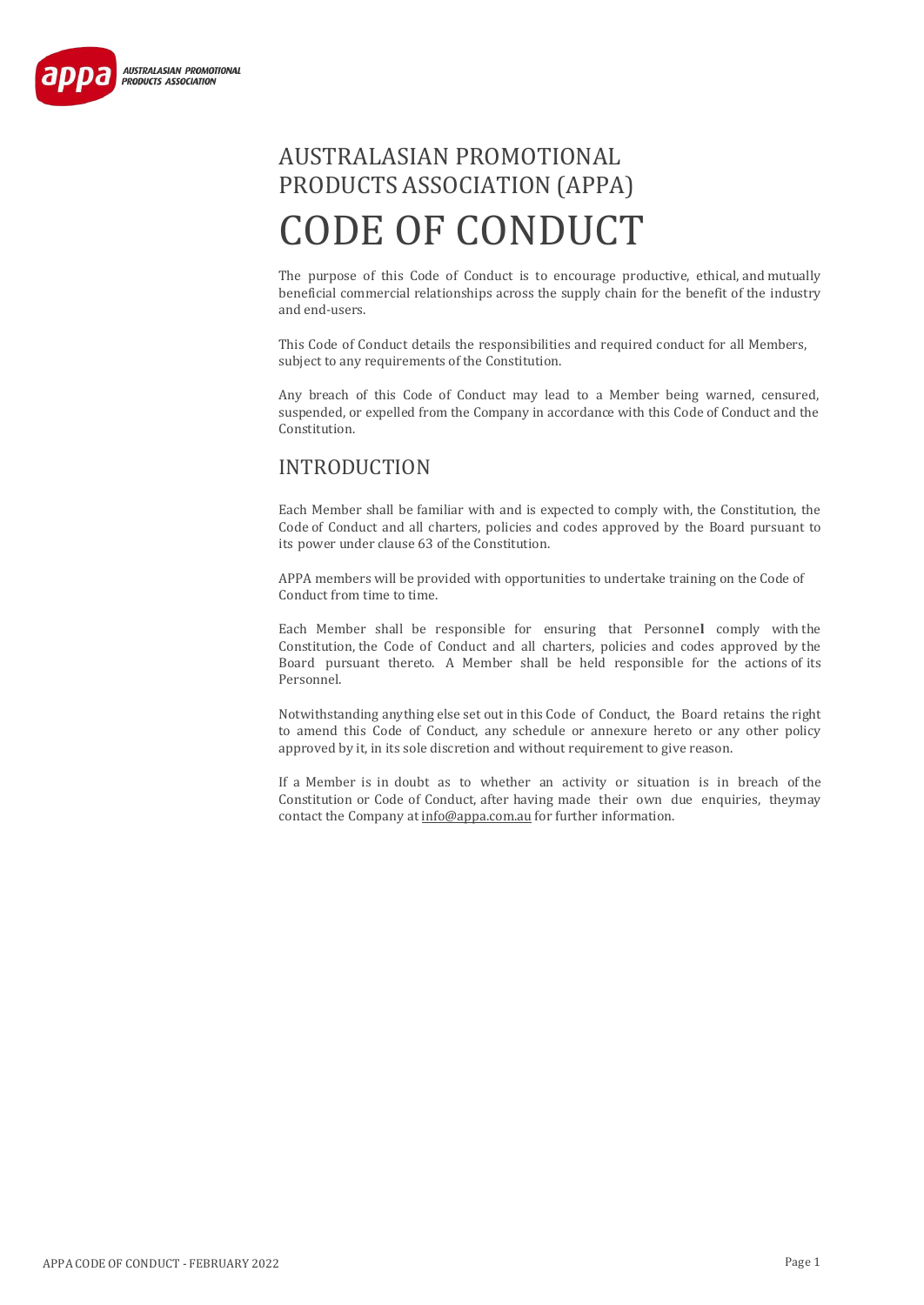

Members shall conduct their activities with the highest standards of professionalism, ethics, and integrity in all their dealings with the Board, clients, Personnel, and with their fellow Members and prospective Members.

Members and their Personnel will not engage in anti-competitive or corrupt behaviour. The Company supports co-operative, professional dealings between Members and encourages Members to conduct business with each other.

Examples of the standard of behaviour expected of Members and their Personnel include:

- (a) Compliance with all laws and regulations of the country and state in which they operate, including the country and states into which they sell goods;
- (b) Members shall at all times conduct themselves with honesty and integrity and shall not engage in any activity or conduct that might reflect detrimentally or compromise the legitimate interests or objectives of the Company;
- (c) Members must respect the confidentiality and observe the privacy of information about the Company, other Members, other Members' customers, and other Members' Personnel. The security and proper use of information is required;
- (d) Members shall maintain the highestlevel of professional conductin their interactions with each other and in representing themselves as Members of the Company to the public;
- (e) Members shall not do anything that in any way denigrates or harms the Company's public image; and
- (f) Members shall act in accordance with the Constitution, the Code of Conduct and any other policies approved by theBoard.

# **CONDUCT RULE 2** RECOGNITION OF FELLOW MEMBERS AND PROMOTION OF BUSINESS ACTIVITIES

# 2.1. SUPPLIER / DECORATOR MEMBERS

Supplier Members and Decorator Members shall:

- (a) recognise the role of Distributors in the industry, acknowledge the service they provide and support them in the marketing of their products and services to end users;
- (b) provide clear and transparent selling and pricing policies to Distributors and uphold those policies;
- (c) undertake their best endeavours to ensure the safety and quality of their products /decoration and that they are fit for purpose;
- (d) commit to resolving product safety or quality issues in a fair, reasonable, and timely manner; and
- (e) have internal procedures in place to ensure proper stock quantities, sizing, and colours are provided.

Decorators are encouraged to educate Distributors and/or Suppliers on their specialised area of decoration and make them aware of limitations of products as they arise.

#### 22. DISTRIBUTOR MEMBERS

Distributor Members shall:

(a) recognise the role of Suppliers and Decorators in the industry and acknowledge the service they provide and support them by marketing of their products and services.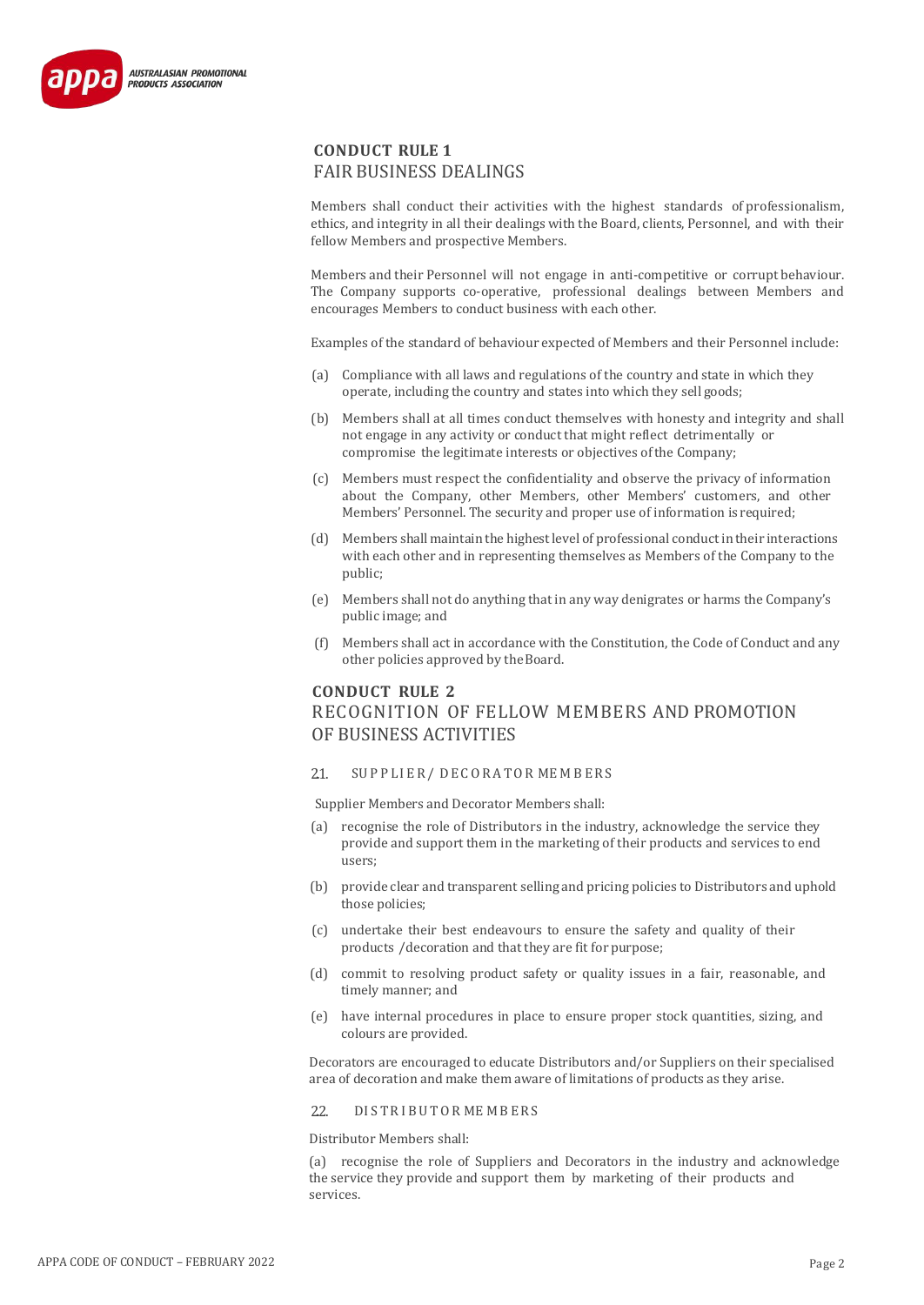

- (b) respect the design, intellectual property, exclusive agent contracts, reasonable trading terms, and reasonable policies of Suppliers and Decorators;
- (c) check stock received from Suppliers before decoration to avoid irreversible work on any damaged stock;
- (d) respect the art work requirements and time lines of both Suppliers and Decorators and make every effort to supply clear instructions for production;
- (e) accept the individual terms and conditions of the Supplier or Decorator when placing an order with them – and read all terms and conditions thoroughly; and
- (f) gain a good level of knowledge in the areas of decoration and the products they choose to promote.

# **CONDUCT RULE 3** HONEST REPRESENTATIONS

Members will make honest representations including, but not limited to,statements about their company, Personnel, products, and capabilities.

# 3.1. PRODUCT SAFETY

Members will comply with all applicable laws and regulations regarding safety of products sold and will meet applicable recognised voluntary industry standards forproducts and processes.

3.2. QUALITY OF PRODUCT AND SERVICES PROVIDED

Goods and services provided by Members will be of an acceptable standard, taking into consideration the price, the relevant market for the goods, the quantity of the goods, and any other factors the Company determines relevant and in compliance with all commercial and consumer laws. Members will conduct the necessary quality control to ensure the products or services are as per advertised specifications and pre-production samples provided.

#### 3.3. RESPECT OF INTELLECTUAL PROPERTY RIGHTS OF OTHER MEMBERS

Members shall respect the Intellectual Property Rights of others (including fellow Members).

Members will not attempt to pass themselves off as a third party by any means or attempt to trade upon the goodwill of established businesses. This includes (but is not limited to) the use of domain names and websites deceptively similar to those of third parties or others in the industry.

## 3.4. DATABASE THEFT, SALE, OR MANIPULATION

Members and their Personnel will not steal, sell, copy, or manipulate databases from other Members, competitors, employers, clients, or the Company.

## 3.5. USE OF THE COMPANY'S LOGO AND MARKS

The use of the Company's logo must be confined to Company activities, or the statement of a Member's name and business address on a card, letterhead, website, emails, and published articles (so long as the Member does not represent that the Company and the Member are the same entity, or in a joint venture, partnership or similar). The logo may only be used while a Member is a financial Member. Any information, statistics, reports, or editorial reproduced from the Company must be credited to the Company and permission sought from the Company *before* reproduction occurs. At all times the logo should be reproduced in accordance with any guidelines for use specified by the Company. All Members must remove the Company logo immediately from all materials in the event that they cease to be a Member, for any reason whatsoever, or that they become nonfinancial Members.

# 3.6. PROMOTION OF APPA' S NAME, IDENTITY, IMAGES & INFORMATION

Members will not publicly express, publish, distribute or disseminate adverse information (including pictures and diagrams) about the Company without the Company's prior express written consent.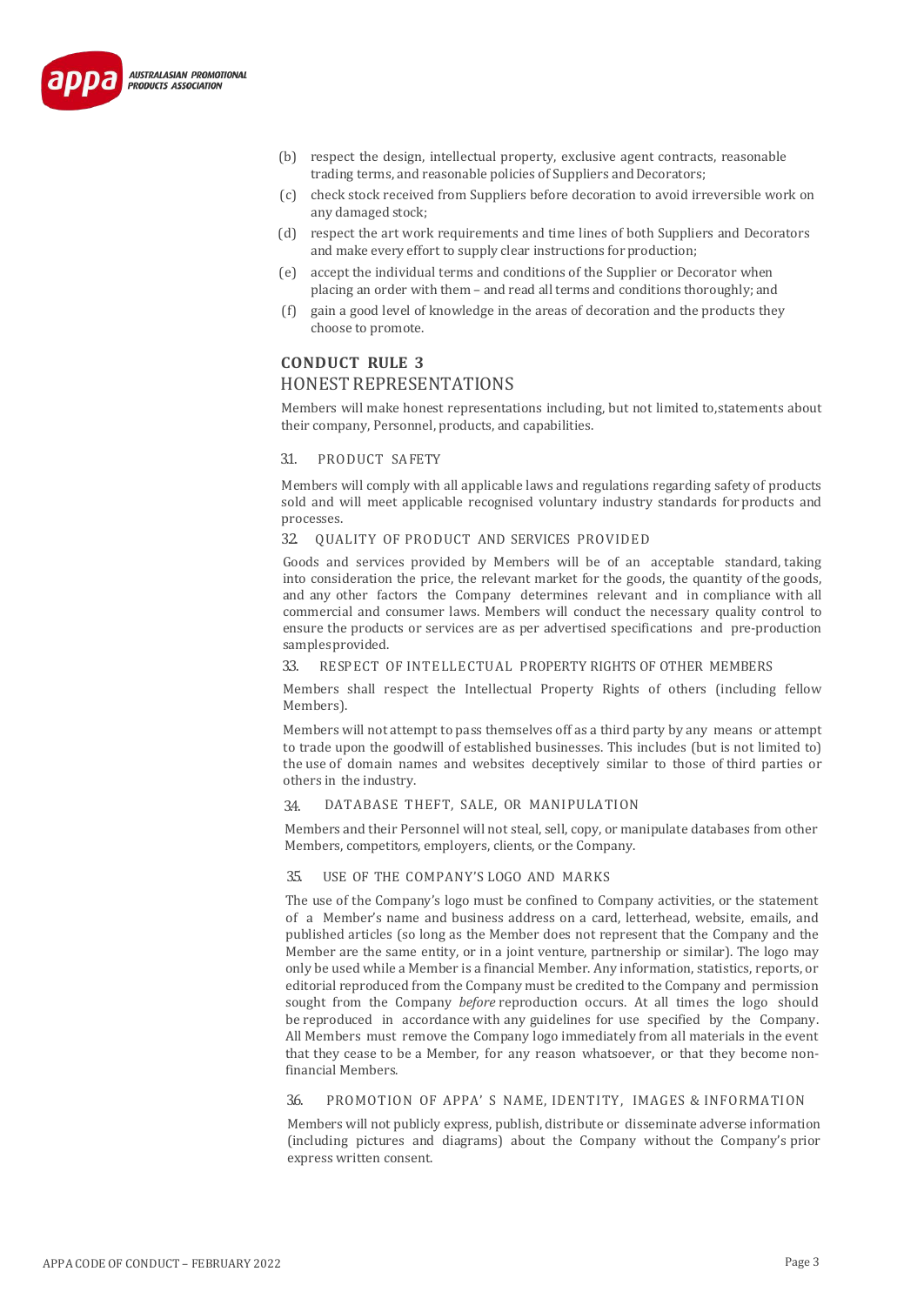

# **CONDUCT RULE 4** COMMITMENT TO TRAINING AND STAFF DEVELOPMENT

Members have a responsibility to continue the acquisition of professional skills in the industry (including all Personnel) and to encourage the development of these skills in those who are desirous of entry into, or continuing in the profession of promotional product marketing.

# **CONDUCT RULE 5** PROMOTION AND DEVELOPMENT OF THE INDUSTRY

Members shall be committed to the growth and development of the industry and will actively support, promote, and enhance Company policies, membership programs, and the various activities of the Company.

Members shall help to improve the body of knowledge of the profession by exchanging information and experience with fellow Members and by applying their special skills and training for the benefit of others.

# **CONDUCT RULE 6** INSURANCE AND LIABILITY COVERAGE

Members are required to carry the correct level of insurance for stock and general liability which comes with the production and supply of products relevant to their business circumstances and their responsibilities throughout the supply chain.

# **CONDUCT RULE 7** RESPECTING PERSONNEL

Members will not directly or indirectly use any form of forced labour, including indentured, prison, bonded, or slave labour and will not us or allow the use of physical or verbal harassment or abuse to discipline Personnel.

Members will not directly or indirectly use child labour and will comply with all minimum age provisions of applicable laws and regulations.

Members will respect the rights of Personnel to associate or organise without fear of reprisal or interference. If Personnel are represented by an organisation recognised under law, Members will respect the right to bargain collectively.

Members will not discriminate in hiring and employment practices on the basis of age, nationality, race, religion, social, sexual or ethnic orientation, gender, or disability. Members will comply with all applicable laws, including but not limited to employment laws, equal opportunity laws, work health and safety laws, awards, employment agreements, wage, work hours, hiring, benefits, and overtime laws and regulations.

Members will provide a safe, healthy, and secure workplace. Members will abide by all applicable laws and regulations for safety and health. Proper sanitation, lighting, ventilation, and fire safety protection will be provided.

# **CONDUCT RULE 8** PROTECTING THE ENVIRONMENT

Members will abide by all applicable environmental laws and regulations. Members will not knowingly misrepresent products as environmentally friendly to their clients and are expected to secure required legal documentation if representing products with specific features, qualities, or performance.

# **CONDUCT RULE 9** RESPECT FOR FELLOW MEMBERS

Members are expected to act with integrity and professionalism including, but not limited to, avoiding sharing malicious or harmful information about a fellow Member, and respecting the rules of entry to tradeshows and Companyevents.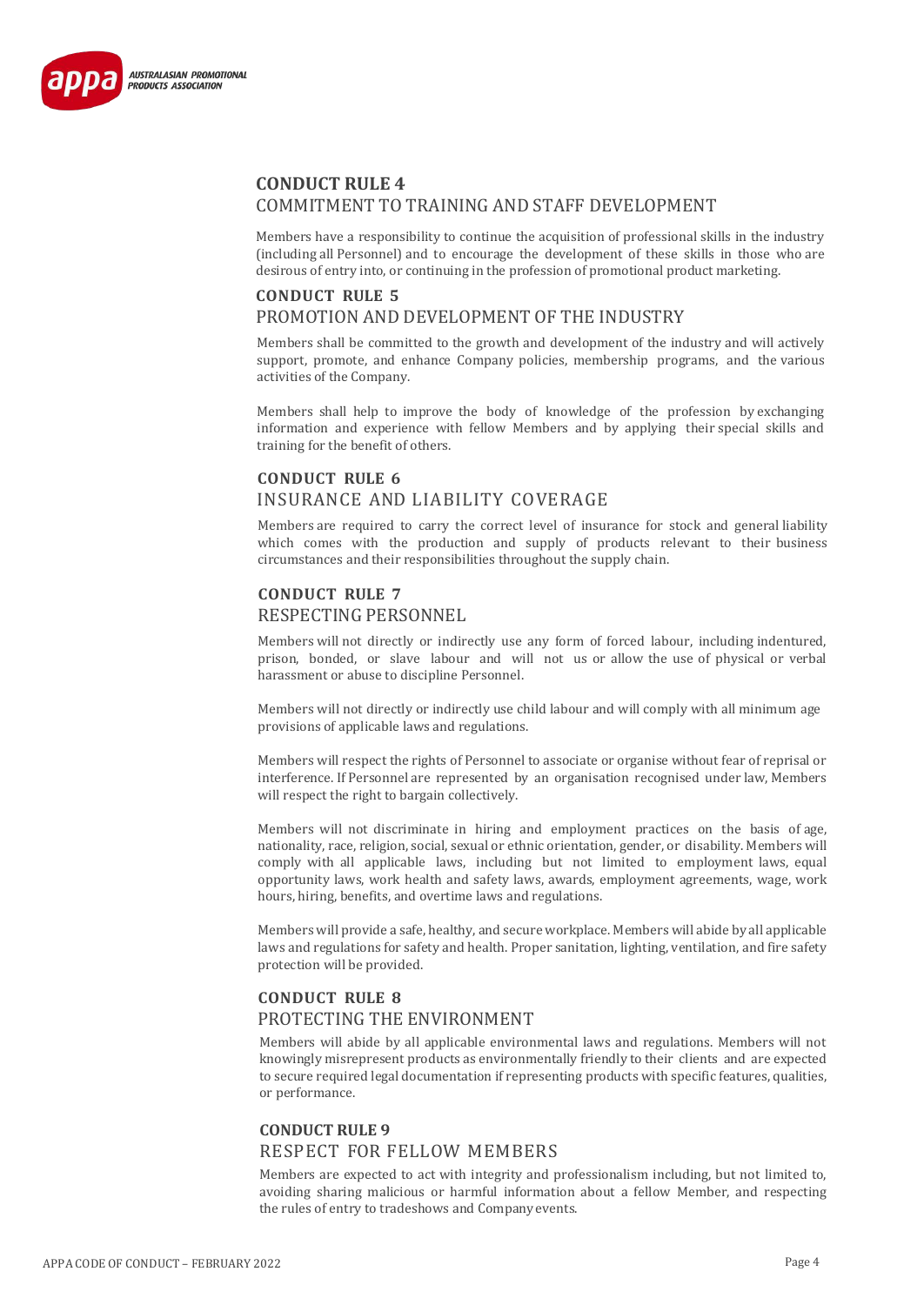

# **CONDUCT RULE 10** COMMITMENT TO ADDRESSING COMPLAINTS

#### 10.1 DISPUTES BETWEEN MEMBERS

A Member who has a complaint against another Member should first raise the matter with the other Member.

A Member who receives a complaint from another Member will acknowledge receipt of the complaint within seven (7) days and act in good faith to resolve the issue. Both Parties will attempt to resolve the Dispute within fourteen (14) days of becoming aware of it, pursuant to clause 18.3 of the Constitution.

Where a Member is not able to raise a complaint directly, or a resolution is not achieved within a reasonable period, the Member may lodge a Dispute Resolution Request with the Company in accordance with the Dispute Resolution Procedure (Schedule1), subject to clause 18.2 of the Constitution.

A breach by a Member of the rules set out in the Dispute Resolution Procedure shall be considered a breach of this Code of Conduct.

A Member may also report any allegation of a breach of the Constitution or the Code of Conduct, such breach not forming a Dispute, to the CEO or to the Board, to be considered pursuant to clause 19 of the Constitution.

It is a condition of Membership that each Member agrees to abide by the Dispute Resolution Procedure. While the decision of the Mediator is not binding as between Members, a decision of the Board to take action under clause 19 of the Constitution against a Member, based upon the Mediator's recommendations, is binding.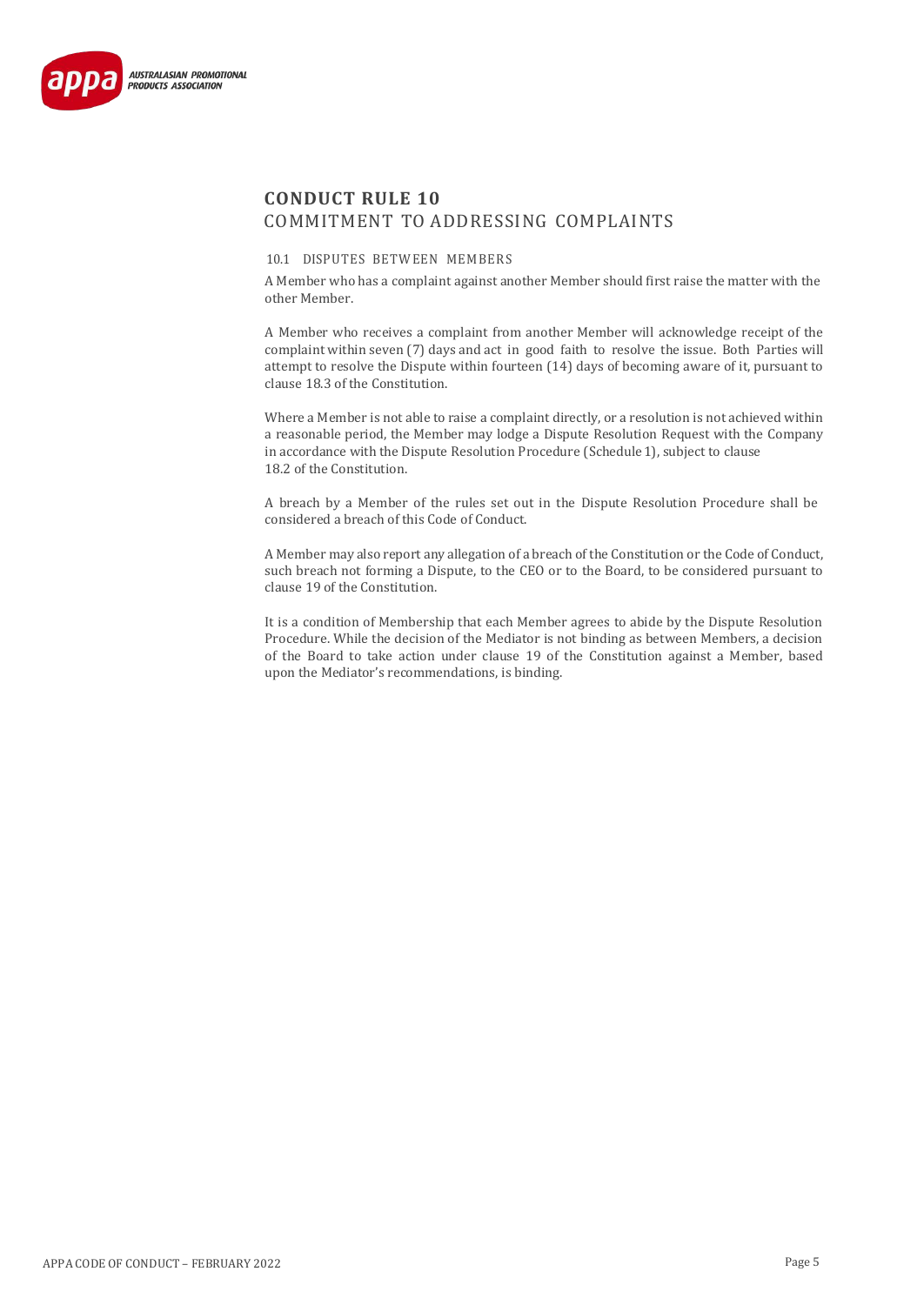

# **DEFINITIONS AND INTERPRETATION**

The interpretation provisions of the Constitution also apply to this Code of Conduct.

In this Code of Conduct, any reference to a term which has been defined in the Constitution has the same meaning. Otherwise, the following terms have the following meanings:

**CEO** means the chief executive officer of the Company, if any.

**DECORATOR** means a trader that has the sole trade of decorating promotional products that are supplied to it.

**DISPUTE RESOLUTION REQUEST** means a notice to the Company, in the form prescribed by the Company from time to time, by the Complainant setting out the basis of the Complainant's dispute with a Member.

**COMPLAINANT** means a Member or who lodges a Dispute Resolution Request, in respect of the conduct of a Member.

**DISPUTE** means the disputed issues as outlined in the Dispute Resolution Request and response;

**DISPUTE RESOLUTION PROCEDURE** means the dispute resolution procedure set out in Schedule 1 of this Code of Conduct, as amended by the Board from time to time in its sole discretion;

**DISTRIBUTOR** means a trader that purchases promotional products and/or product decorating services from other suppliers and sells them to end users.

**INTELLECTUAL PROPERTY RIGHTS** mean patents, copyright, registered designs, trade marks, know-how, whether registered or unregistered, and any application for registration of any of the preceding rights.

**MEDIATOR** means the mediator appointed by the Company pursuant to the Dispute Resolution Procedure.

**PARTY** means either the Complainant or the Member against whom the complaint is made as the context requires, and **PARTIES** is a reference to both.

**PERSONNEL** means the employees, contractors, agents, directors, officers, members and staff of a Member.

**SETTLEMENT AGREEMENT** means any agreement reached between the Parties as a result of the Dispute Resolution Procedure.

**SUPPLIER** means an agent, importer or manufacturer that sells promotional products and/or product decorating services to end users and/or Distributors.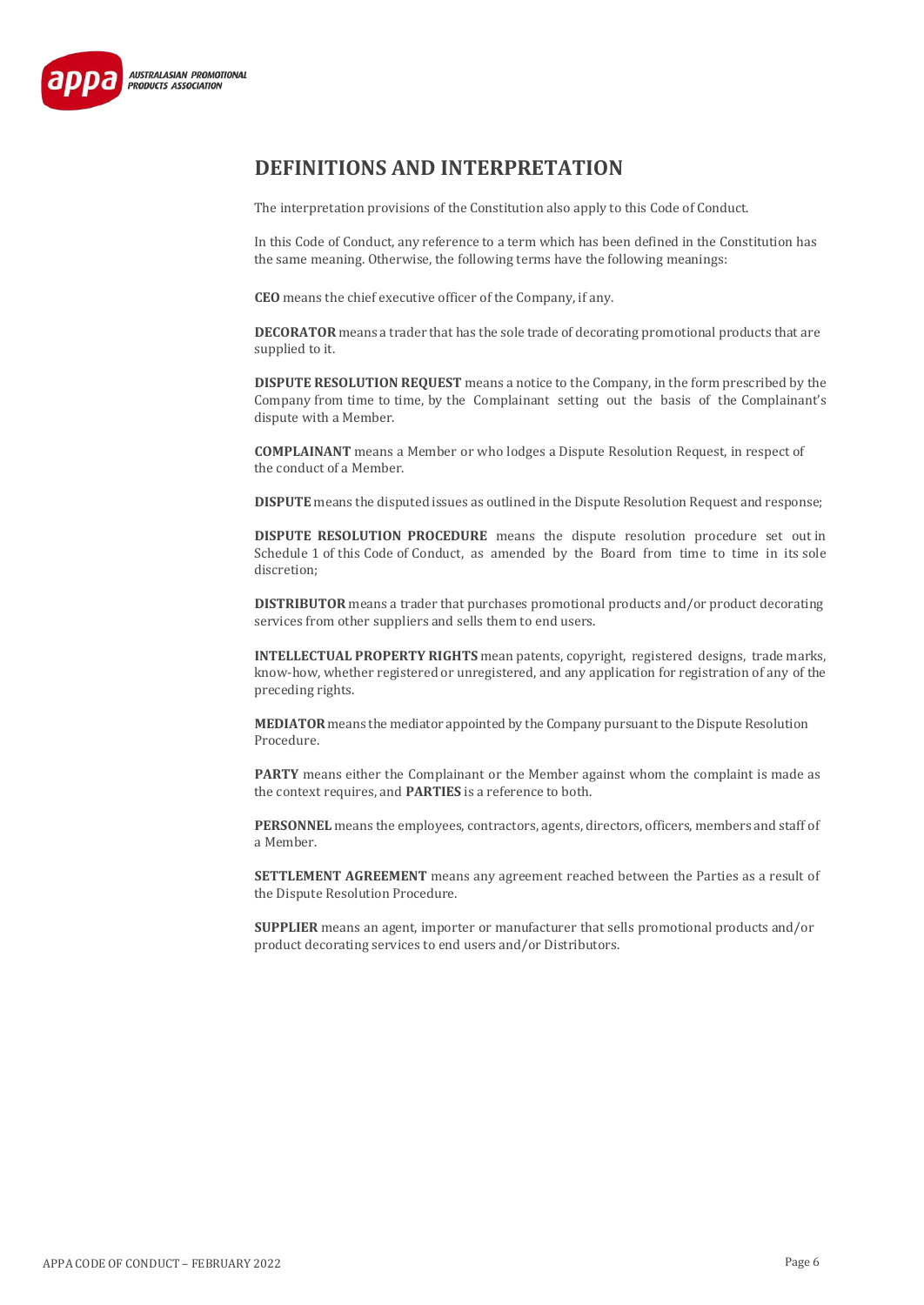

# **DISPUTE RESOLUTION PROCEDURE**

This Dispute Resolution Procedure applies to any Dispute between Members of the Company. It comes into force with the lodgement of a Dispute Resolution Request, subjectto clause 18.2 of the Constitution.

For the avoidance of doubt, this Dispute Resolution Procedure is separate to the procedurein clause 19 of the Constitution. This Dispute Resolution Procedure is used to resolve disputes between members, whereas the procedure in clause 19 is used when the Board isconsidering disciplining a member.

The procedure in clause 19 of the Constitution may be used following this Dispute Resolution Procedure, as set out in clause 8 of this Dispute Resolution Procedure. The procedure in clause 19 of the Constitution and this Dispute Resolution Procedure cannotboth be in operation simultaneously for the same Dispute.

The Board may determine, at any time throughout the operation of this Dispute Resolution Procedure for a particular Dispute, to instigate the procedure in clause 19 of the Constitution regarding the Dispute. If this occurs, the operation of the Dispute Resolution Procedure will be immediately halted for that Dispute for so long as the procedure in clause19 is on foot.

Once a Dispute has been lodged, any of the steps in this Dispute Resolution Procedure maybe bypassed by the mutual agreement of the Parties and the Company.

#### 1. LODGEMENT OF REQUEST

The Complainant completes and lodges a Dispute Resolution Request with the Company within ninety (90) days of a Dispute arising and must, at a minimum, set out the following:

- (a) The name and contact details of the Complainant;
- (b) The name and contact details of the Member who is the other Party to the Dispute;
- (c) If the complaint relates to an alleged breach of the Constitution or Code of Conduct, particulars of the relevant clause that is alleged to have been breached;
- (d) The nature of the Dispute, when it arose, and any material facts upon which the Complainant relies.

The Company has the discretion to extend the time set out in item 1, in its sole discretion.

The Company may, if it is of the opinion that the complaint needs to be dealt with pursuant toclause 19 of the Constitution, instigate the procedure set out in clause 19 of the Constitution upon receiving a Dispute Resolution Request.

### 2. CONFIRMATION OF REQUEST

The Company will confirm receipt of the Dispute Resolution Request and seek any clarifying information required within ten (10) Business Days of lodgment.

# 3. ADVISING MEMBER

Once all information has been supplied, the Company will contact the other Member named in the Dispute Resolution Request within five (5) Business Days to:

- (a) advise that the Dispute Resolution Request has been received; and
- (b) seek a response to be received, by completing the respondent section of the Dispute Resolution Request, within ten (10) Business Days.

Information supplied by the Complainant will be supplied to the other Member named in the Dispute Resolution Request so that they can respond. The response provided by the respondent will also be provided to the Complainant.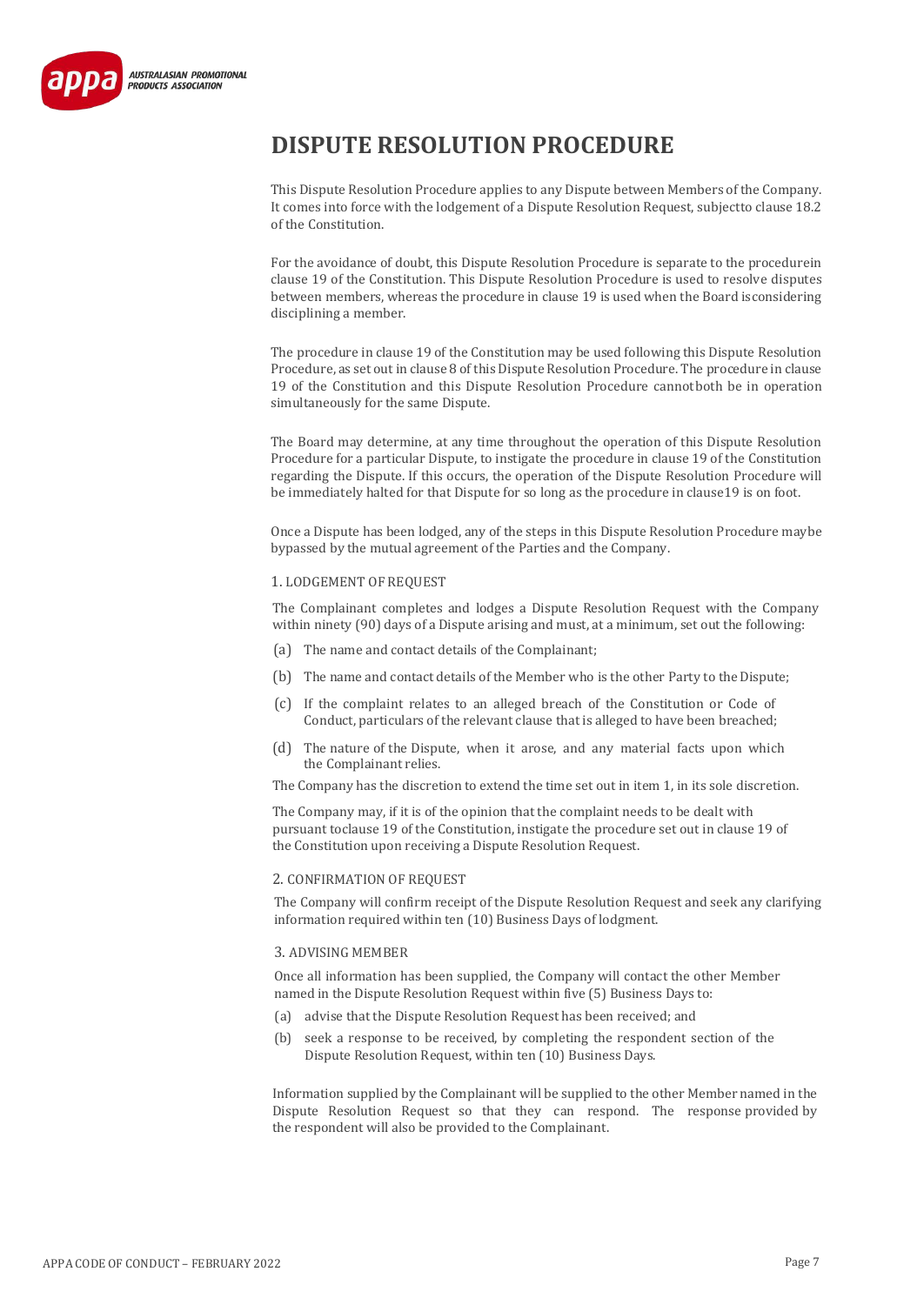

#### 4. ARRANGEMENT OF MEETING

The Company will then contact the Parties to arrange a meeting (in person or by telephone) to discuss and attempt to resolve the Dispute. This is an informal meeting, with a member of the Board acting as the facilitator and another member of the Board or CEO attending to take meeting notes. The meeting is required to takeplace within ten (10) Business Days of having contacted both Parties.

#### 5. APPOINTMENT OF MEDIATOR

If resolution is not achieved at that meeting, the Company will appoint a Mediator with costs to be shared between the Parties.

The Mediator:

- (a) is independent and impartial, and shall not behave in any way which displays favouritism to a Party;
- (b) will not, and is not permitted to, give legal advice;
- (c) is engaged to assist the Parties to negotiate between themselves a mutually acceptable resolution of the Dispute by doing at least the following:
	- (i) helping the parties identify and define the issues indispute;
	- (ii) implementing a procedure which is aimed at achieving resolution of the Dispute quickly, fairly, and cost-effectively; and
	- (iii) acting as the facilitator of direct negotiations between theparties; and
- (d) may do any of the following to resolve the Dispute:
	- (i) recommend solutions to the dispute; however, these are non-binding on the Parties;
	- (ii) convene such meetings, whether by teleconference or in person, between the Parties as the Mediator considers appropriate, at the time and place determined by the Mediator, in consultation with the Parties, for the purpose of resolving the Dispute;
	- (iii) communicate and discuss the Dispute privately with any of the Parties or their representatives or advisers for the purpose of assisting the Dispute Resolution Procedure;
	- (iv) terminate the Dispute Resolution Procedure, by notice to each of the Parties, if the Mediator forms the opinion that further conduct of the process will not be productive in achieving a resolution of the Dispute;
	- (v) if the Dispute Resolution Procedure results in settlement of the Dispute, work with the Parties to ensure the terms of settlement are formalised in a written Settlement Agreement. If the Dispute Resolution Procedure does not result in settlement, the Mediator may attempt to summarise for the Parties any settlement that has been made in his/her opinion.

## 6. PARTY AGREEMENT

The Parties, by participating in the Dispute Resolution Procedure, agree to:

- (a) refrain from pursuing legal proceedings regarding the Dispute until the Dispute Resolution Procedure is complete;
- (b) seek a mutually agreeable resolution that is timely, fair, and cost-effective;
- (c) the confidentiality requirements outlined in thisDispute Resolution Procedure;
- (d) exclude legal representation in the Dispute Resolution Procedure;
- (e) attend all meetings in person or, where the Party is a corporation or business entity, by a person with full and unfettered authority to resolve the Dispute on behalf of the Party;
- (f) ensure that all persons necessary to resolve the Dispute are present at each meeting, including individuals privy to information integral to the resolution of the Dispute;